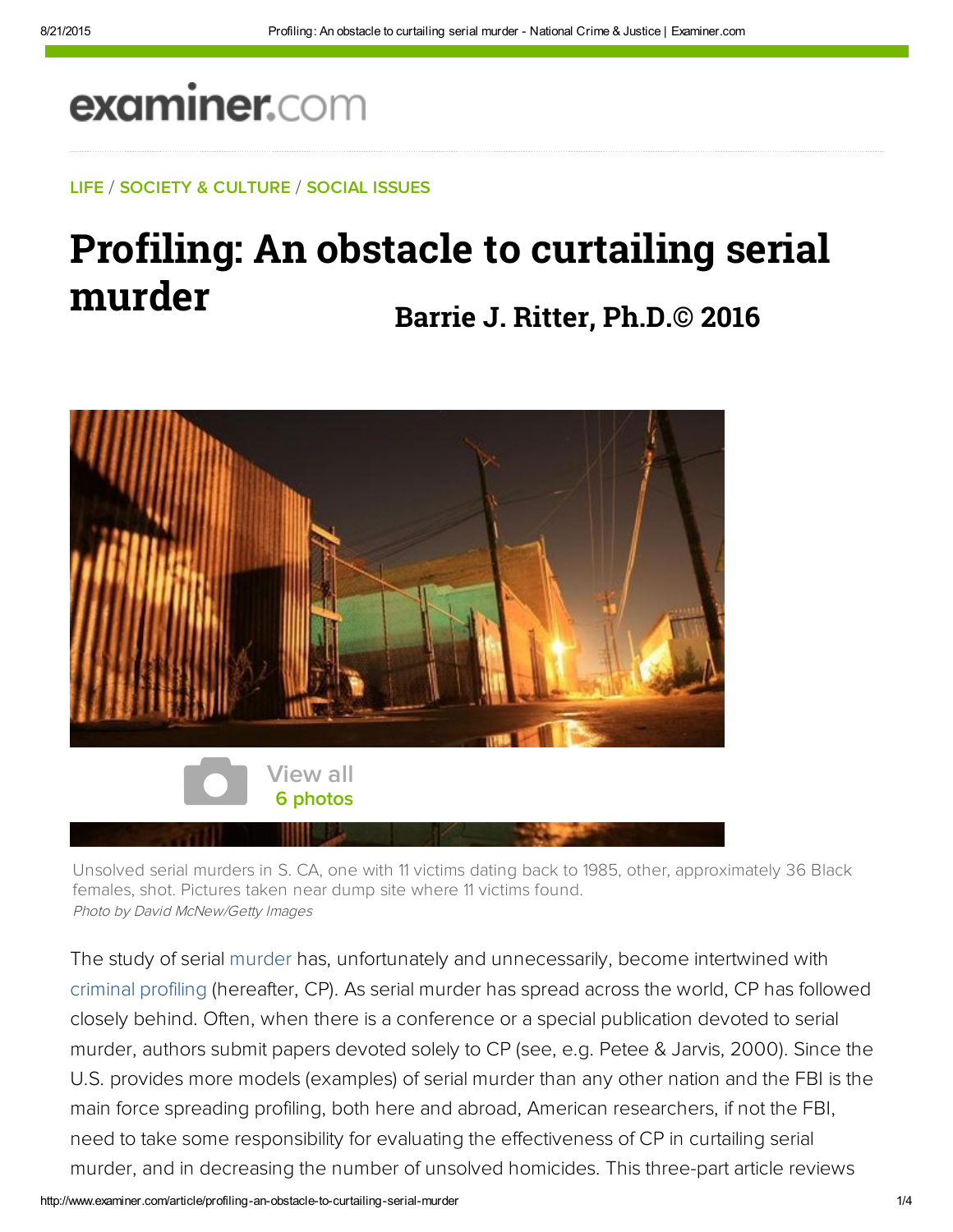sobering efforts in this direction that have not been well publicized.

Only in the past few years have researchers begun to seriously assess the efficacy of CP. Thus the spread of profiling (through both fictional depictions on television, e.g. "Criminal Minds" and through pseudo-scientific and true crime journals and books) has occurred in the absence of any effort to verify its effectiveness - a fact which does not recommend those advancing the technique.

However, empirical psychologists have now looked into the scientific basis for profiling (**Snook,** Cullen, Bennell, Taylor & Gendreau, 2008). They examined the FBI's form of profiling, which is based on an either/or typology (or classification) into which, the FBI believes, all serial offenses and offenders can be fit. In this binary typology, offenses can be divided into those that are organized (i.e. planned) or disorganized (unplanned) which is determined through analysis of (intangible) evidence at the crime scene. Offenders are either organized (sane, competent), or disorganized (performing poorly or irrationally) based on background characteristics, and lastly, " (c) there is a correspondence between offenses and offenders (i.e., organized offenders commit organized crimes and disorganized offenders commit disorganized crimes)" (pg. 1259).

The belief that there is a correspondence between the type of offense and the background of offenders, such that the latter can be predicted from the former, is present in most, if not all, forms of criminal profiling, along with the use of typologies. (See, for example, Salfati, 1998; Salfati & Canter, 1999; Keppel & Walter, 1999.)

Snook, Cullen et al. (2008) and **Snook, Eastwood, Gendreau, Goggin, & Cullen (2007)** report that, (1) most studies attempting to fit serial murderers into the FBI's typologies failed to find empirical support for those efforts, (2) typologies failed to provide an adequate theoretical framework, and were based on outmoded theories of personality dispositions that psychologists rejected some 4 decades ago, and (3) there is minimal evidence to show that professional profilers are better able to predict personality or background characteristics from crime scene behavior than are e.g. college students, psychologists or police. In other words, in those areas of human behavior that criminal profilers claim expertise, no such expertise was found. Snook, Cullin et al. (2008) conclude by arguing that CP should not be used as an investigative tool until adequate scientific support has been demonstrated. They further argue that it is up to the FBI and other profilers to take away the secrecy that has thus far shrouded their studies and prove profiling efforts work.

In case the reader still believes that this will eventually happen, the next section continues this evaluation and considers why such a result is highly unlikely.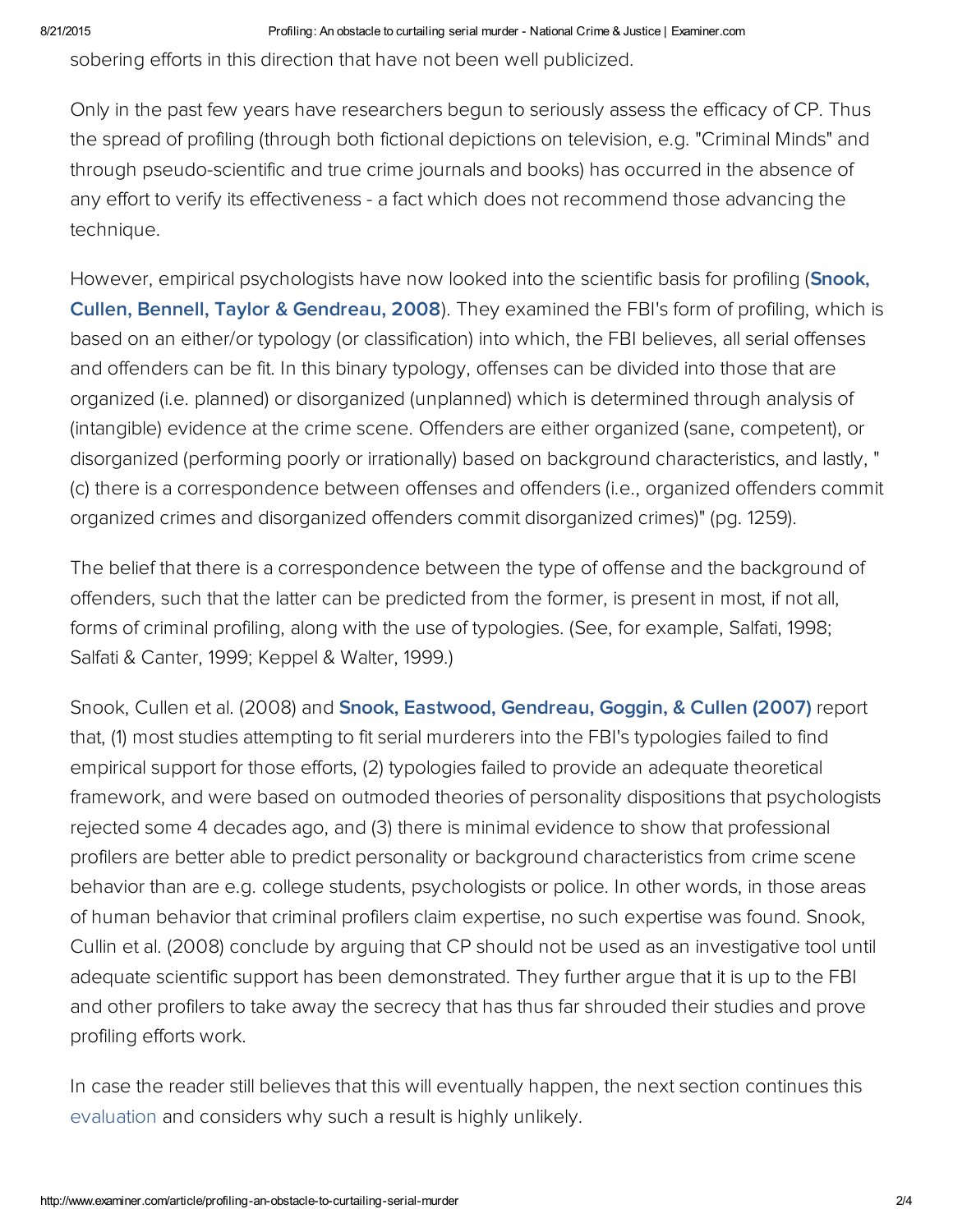## SUGGESTED LINKS

- [Curtailing serial murder: Modus Operandi and calling cards](http://www.ritterhomicideresearch.com/articles/Curtailing-Serial-Murder.pdf)
- [Ways to curtail serial murder: Considering normal human beings who kill](http://www.ritterhomicideresearch.com/articles/Ways-to-curtail-Serial-Murder_normal-humans-who-kill.pdf)
- [No more hoopla for VICAP, the FBI's serial murder tracking system](http://www.ritterhomicideresearch.com/articles/VICAP_the-FBIs-serial-murder-tracking-system.pdf)
- [The Bundy letter, 1979: Suggestions for the investigation of serial murder](http://www.ritterhomicideresearch.com/articles/The-Bundy-letter-1979_Suggestions-for-investigation-of-serial-murder.pdf)
- [The study of murder to help police: Expanded MO analysis](http://www.ritterhomicideresearch.com/articles/The-study-of-murder-to-help-police_Expanded-MO-analysis.pdf)

## [Barrie Ritter](https://www.linkedin.com/in/barriejritterphd)

Crime & Justice Examiner